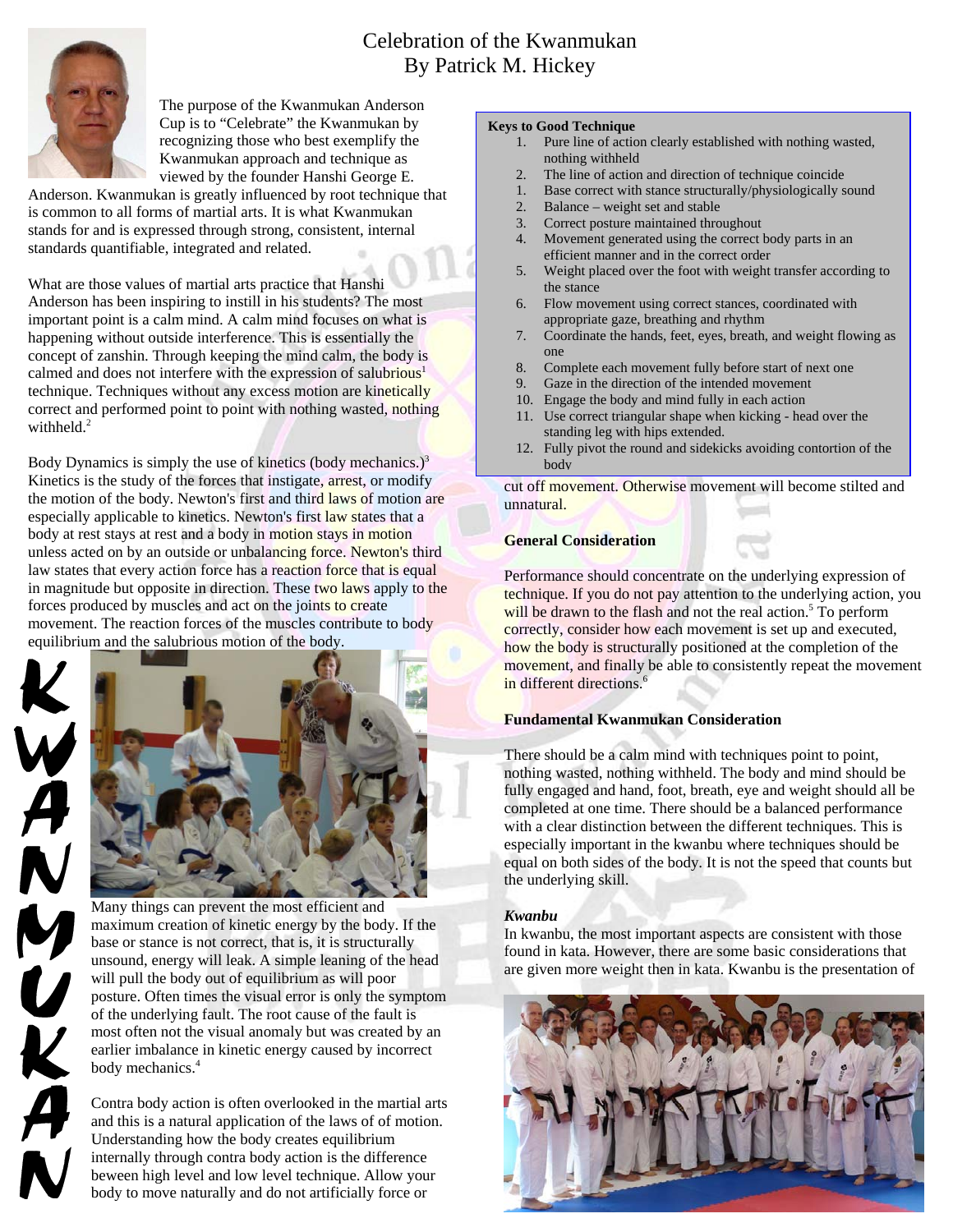the basic technique (kihon) of the performer and the uniqueness of Kwanmukan. As each combination is performed, the setup of the movement and the execution of the movement are essential. That is, how the performer enters into a stance, the exchange between stances, and how the performer handles changes in the direction of movement, show the capacity of the performer. Kwanbu should be equitably balanced on both sides of the body. That is the combination should be consistently performed on

#### **WHAT IS CORRECT KIHON?**

Correct kihon follows certain general rules that may be modified for special techniques. Foremost is stable mental attitude and strong mental energy (ki). This is expressed with stances that use the total surface of the foot (toe and heel) to grip the floor. Fully placing the weight over the foot in a stance will press the toes into the floor making this a natural way of standing. Knees and ankles are be bent correctly depending on the purpose of the movement. Posture is natural with the neckline straight, shoulders down and no sway back. The upper carriage is lifted fully off the trunk. Except for special techniques, the axis of the body is perpendicular to the floor. Eyes gaze straight to the opponent with line of site parallel to the floor and there is a minimum of blinking – only enough to naturally keep the eyes from drying up.

Body dynamics have to be correct and use the expansion and contraction of the body to produce power with all components of the body working together to transmit force. The power generated should be transmitted smoothly in a clear line to the intended target. Body movements are correctly timed and matched to the purpose and direction of technique and coordinated with power generation. Maximum force should be delivered to a specific target in the shortest possible time. Breathing should be natural and match with the body movement.

The fight should be real and meaningful with intention in the techniques. As in Kumite, a worthless technique is a worthless technique.

both sides of the execution and not just equilibrium.<sup>7,8</sup>

## *Kata*<sup>9</sup>

Kata is the tool we use to teach our bodies how to generate power and to send that power to a particular place at a particular point in time. In this sense, we can say that karate is the creation by our body of maximum energy in an efficient, kinetically correct and salubrious manner and the directing of that energy to a particular place at a particular point it time<sup>10.</sup> Performance is done with a calm uninterrupted mind with nothing wasted and nothing withheld. Movement should not be stilted or stiff, but flow in a natural way. The body should be fully engaged in the action, in perfect kinetic balance, and there should be full completion of each  $\alpha$  action.<sup>11</sup> All of this is carried forward throughout the entire performance.

#### *Embussen*

The embussen (line of the kata) should be followed with no drifting. Drifting is usually caused by imbalance or misunderstanding of body kinetics. Most kata start and stop at the same spot and thus angles of movement and length of stride need to be studied to allow this to occur naturally.

rolling through the foot until the toes press into the floor. When the weight is suppose to be over the front foot, the weight is suppose to be over the foot and not leaning into the front foot by using the leg as a pole to lean into. Make sure you do not lean into the front or back leg. Pressure into a foot does not necessarily mean the weight is fully transferred over that foot.<sup>12</sup> Solid front and back stances with correct weight placement will eliminate knee collapse and wobbling while performing technique.

## **Movement**

The rules of movement require that the body orient to the desired direction of travel, move in that direction, and the weight fully and naturally transports through the feet. Motion is generated by correct body mechanics in such a manner that there is a clear line of movement, and the line of movement and the direction of the technique (angle of attack) coincide. Thus the line of force is clearly established. To accomplish this, the weight should be placed over the supporting foot (feet), and a complete transfer of the weight occurs so that the weight is set on the supporting foot and not leaning into the supporting foot. Done correctly there



#### **Ten Aspects of Performance**

- 1. Rules of Movement followed
- 2. Driving leg moves passive leg
- 3. Complete weight transfer
- 4. Posture straight back and level shoulders, where appropriate (most of the time).
- 5. Clear demonstration of power in techniques, not just arm or leg action.
- 6. Consistency in application of techniques
- 7. Comfortable with movement and techniques
- 8. Conservation of energy in movement and application using contra body action
- 9. No "extra" actions when executing techniques.
- 10. Correct Gaze

#### **Stance/Base**

A correct stance or base is structurally sound/physiologically correct. There should be good posture and the weight transferred fully according to the stance. Take care to not lean into any stance, but allow the weight to roll fully through the foot to the toes such that the toes press into the ground. Thus in a front stance, the step moving forward should be heel to toe with the weight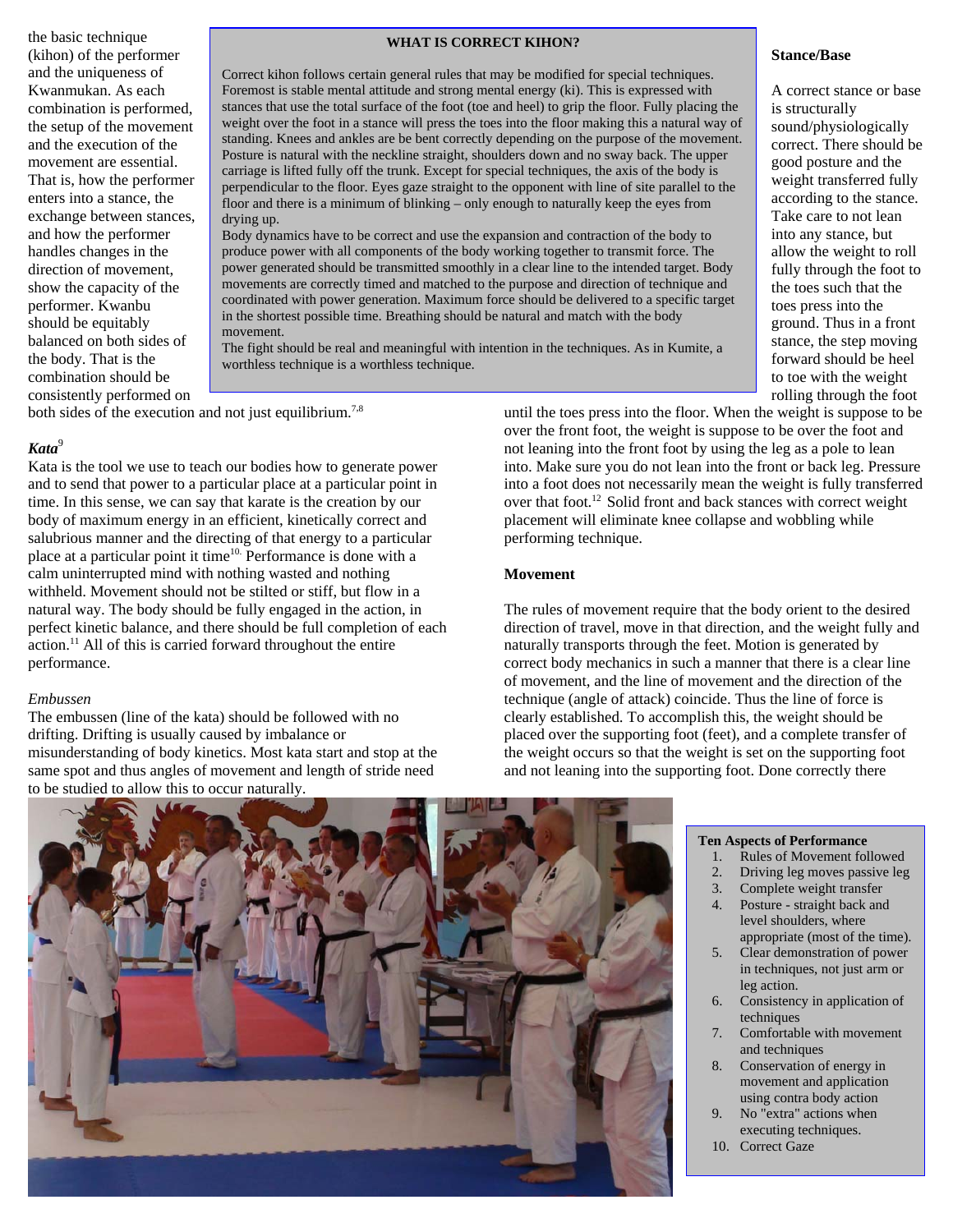#### **For the Novice**

- Use Speed and power
- Look before turning
- Keep the hips horizontal especially while turning
- Use the correct or appropriate technique
- Show a strong spirit
- Move completely through the stance
- Put weight over the appropriate foot
- Make sure the eyes look forward
- Do not rise up and down unless it is appropriate
- Do not let the legs wobble or collapse
- Symmetry when symmetry is called for
- Show that you have been practicing



should be a smooth line of action where the various aspects of the body come together at one time – hand, foot, eye, breath, and weight displacement all end in unison.<sup>13</sup>

Clear motion should have a definitive active or driving leg and a passive leg. The driving let moves the passive leg and the passive leg should respond naturally to the forces created, not artificially controlled. If the passive leg is activated, this causes an interruption in the line of action and thus an imbalance. Movement mustoccurs in a manner that is structurally sound, not debilitating to the body, and is conducive to the health and well being of the body.

# **Balance/Equilibrium**

Balance is considered two ways. First there is the balance of the movements to both the left and right directions. We can also consider whether the body is in balance while in dynamic motion and while standing still. In considering balance in motion or at the completion of the movement, certain things can cause the movement to be out of balance. The gaze could be incorrect and if the head is leaning, even if simply by looking at the floor, the stance can be pulled out of balance. Head weight, if not centered over the base is a common problem of balance loss. Each movement is completed before the start of another. Each movement must be completed before the start of the next. In kicking, allowing one hip to be out of line in a front kick will cause the weight to be off the base. Leaning incorrectly while kicking is a common cause of off-balance.<sup>14</sup> **Completion of techniques** 

Proper movement is affected and the body out of balance if the performer does not finish one movement before the start of next one. Each movement should be completed before the start of the next one, however, the expression of the movement does not complete at the end of the singular action but continues fully until the completion of the entire sequence. Then the direction change



**International Kwanmuman**  1550 Ritchie Road Stow, Ohio 44224 www.kwanmukan.us Kwanmukan@kwanmukan.us can begin. Thus, make sure each technique is completed before moving into the next one, even when techniques are performed one immediately after the other. It is better to take the time to complete a technique then perform really fast and slur or smear your actions with little or no clear distinction of technique. Ultimately, completely finishing each movement will be faster and more effective. This applies to completion of stance as well.

# **Breathing**

Breath is synchronous with movement and is not held. The breathing pattern employed should be naturally consistent with the rhythm being used by the performer. Undue tension (that can be caused by incorrectly breathing) will impact performance in a varied of ways. How rhythm (tempo, beat, and accent) is employed affects the breathing pattern used. This can and should be different for each performer.

# **Gaze**

In most instances your eyes precede your technique and look in the direction of movement. The line of sight should reflect the application of technique. Do not look at the ground unless you are applying a technique in that direction as leaning the head will pull the stance out of balance. Improper gaze results in loss of balance negatively affecting movement.

# **Convergence**

All movements (big/small, body/hand/foot, loco motor/percussive) need to converge at the same time (kime). Continue movement until the completion of the combination and direction of the movement (along the embussen.) Step correctly, transferring weight properly, and breathe with performance. Set your line of movement in the kata and follow along that line until the movement is completed before going another direction.

## **Five Elements of Kata**

- Shin, which is imperturbable mental control
- Ki, which is the mental energy is extended outward to infinity
- Ryoku, where the techniques which are focused and supporter throughout the body
- Smoothness in continuation of the movements
- Proper rhythm of the movements.